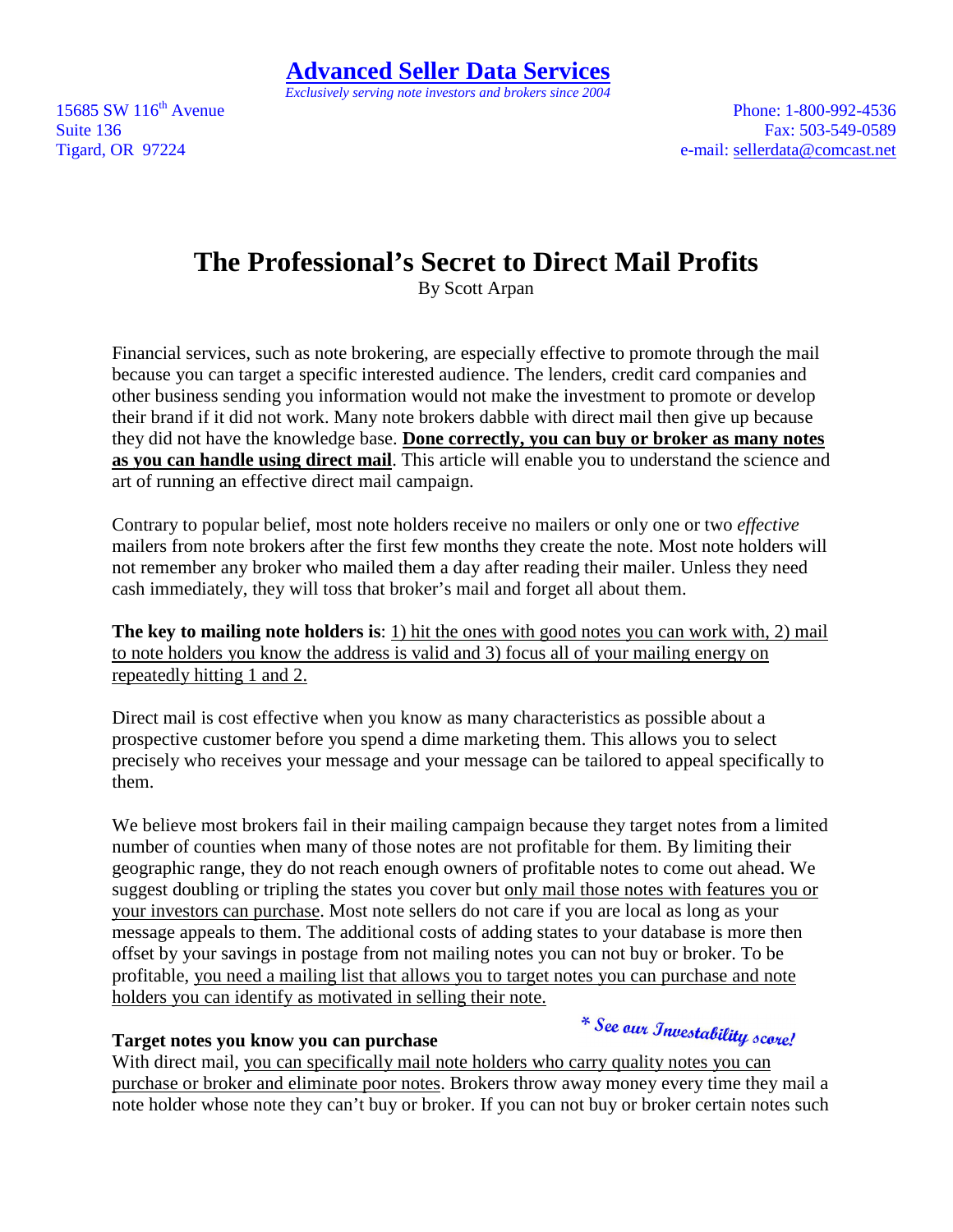as a second liens or notes secured by raw land, large commercial properties or mobile homes on acreage, don't spend money to market them. Use the resources you saved by not marketing bad notes to further your marketing for more profitable notes.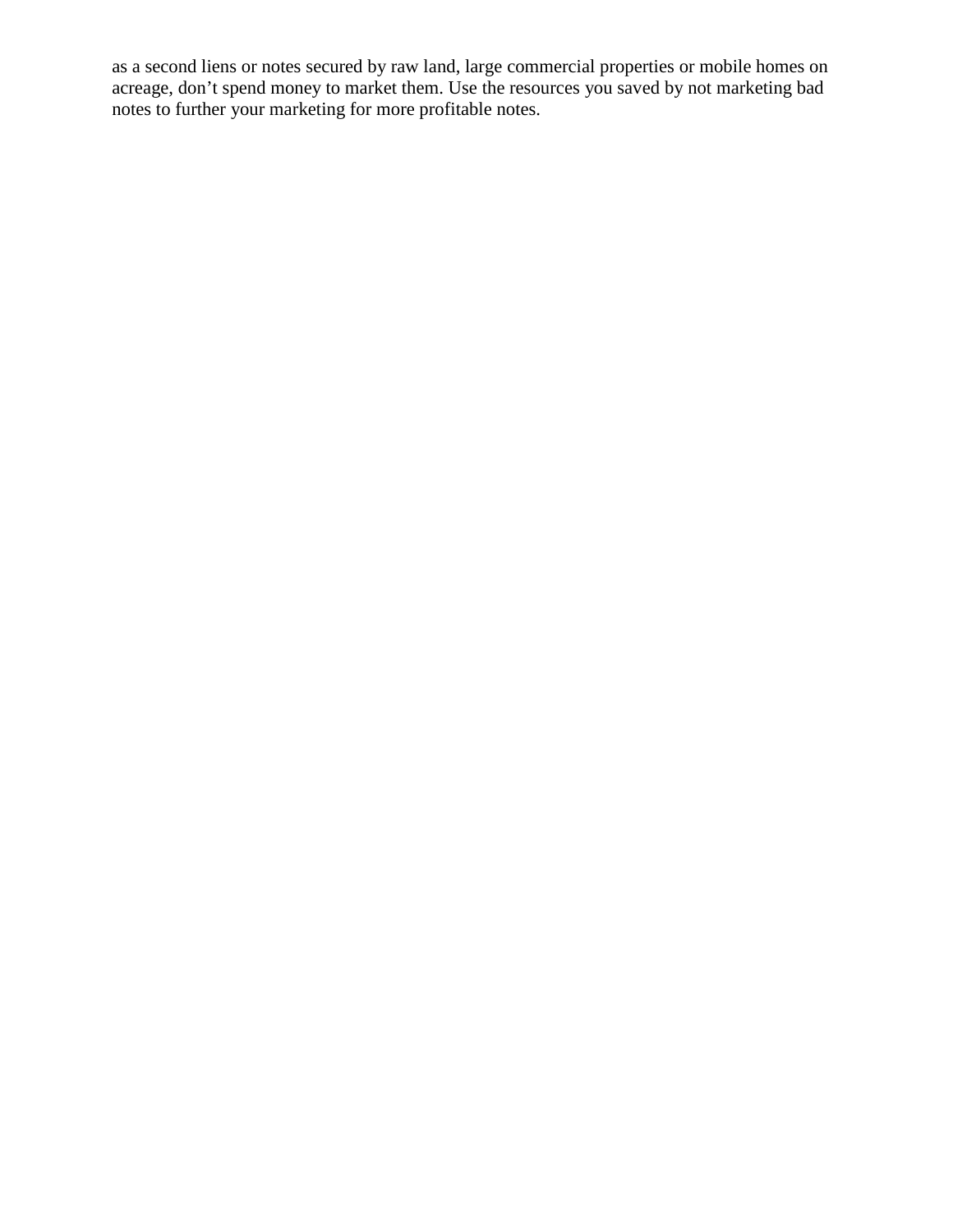On the other hand, if you can buy notes most brokers can not, you should focus more resources to holders of these notes telling them you specifically are looking for their type of note and will help them where others can not. Good data providers will give you the property zoning, current property use, lien position, amount of equity, maturity date of the note and other information you need so you can focus your resources on profitable notes you avoiding notes you can not purchase.

Direct marketers, like you, must use public information to discover as much about their prospects before spending money to mail them. Simplistic examples are lenders specializing in refinancing and home equity loans only mail to home owners of houses (probably further narrowed to homes within a specific range of values) while lenders targeting first time home buyers will only mail to renters.

You must hit the note holders who have the most need to sell their note. Hospitals sell lists of new parents to diaper, formula and other baby product companies to promote their products. Even though most households need baby products at a specific time, these companies could not afford to mail every household since most are not purchasing baby products right now. Luxury automobile dealers target owners of two and three year old luxury cars from DMV records to convince them it is time to upgrade or replace their automobile. Luxury auto dealers are not mailing to owners of lower cost vehicles since most of them will not purchase a luxury car. The point is, professional direct marketers do not waste resources on those they can not profit from and neither should note brokers.

#### **Target motivated note holders**

Before additional privacy laws passed a few years ago, you could obtain (within narrow ranges) the seller's credit score, income level, equity in their current house and other factors that indicate their note is the primary asset they own which they can use to get cash. Determining seller's motivation is now a more inexact science. Experience will tell you which zip codes, towns and counties tend to have sellers that do not have the ability to qualify for a loan or obtain cash by other means except by selling their note.

Note brokers can purchase the same demographic information other marketers use to find high value prospects. However, most demographic information has been limited by the latest round of privacy acts and is too diluted to be cost effective to identify motivated note holders.

There are **four indicators identifiable note holders whose motivation** to sell is more probable then the average note holder. The information to identify these groups is available from providers of seller carry-back databases.

**1** The first group of motivated sellers are those who reside more then a two hour drive from the secured property. Most of these sellers can not monitor the property to prevent or handle potential problems. The further away the note holder is from the property, the higher the probability their fear of potential problems will motivate them to sale the note.<br>
The function of the probability their fear of pot probability their fear of potential problems will motivate them to sale the note.